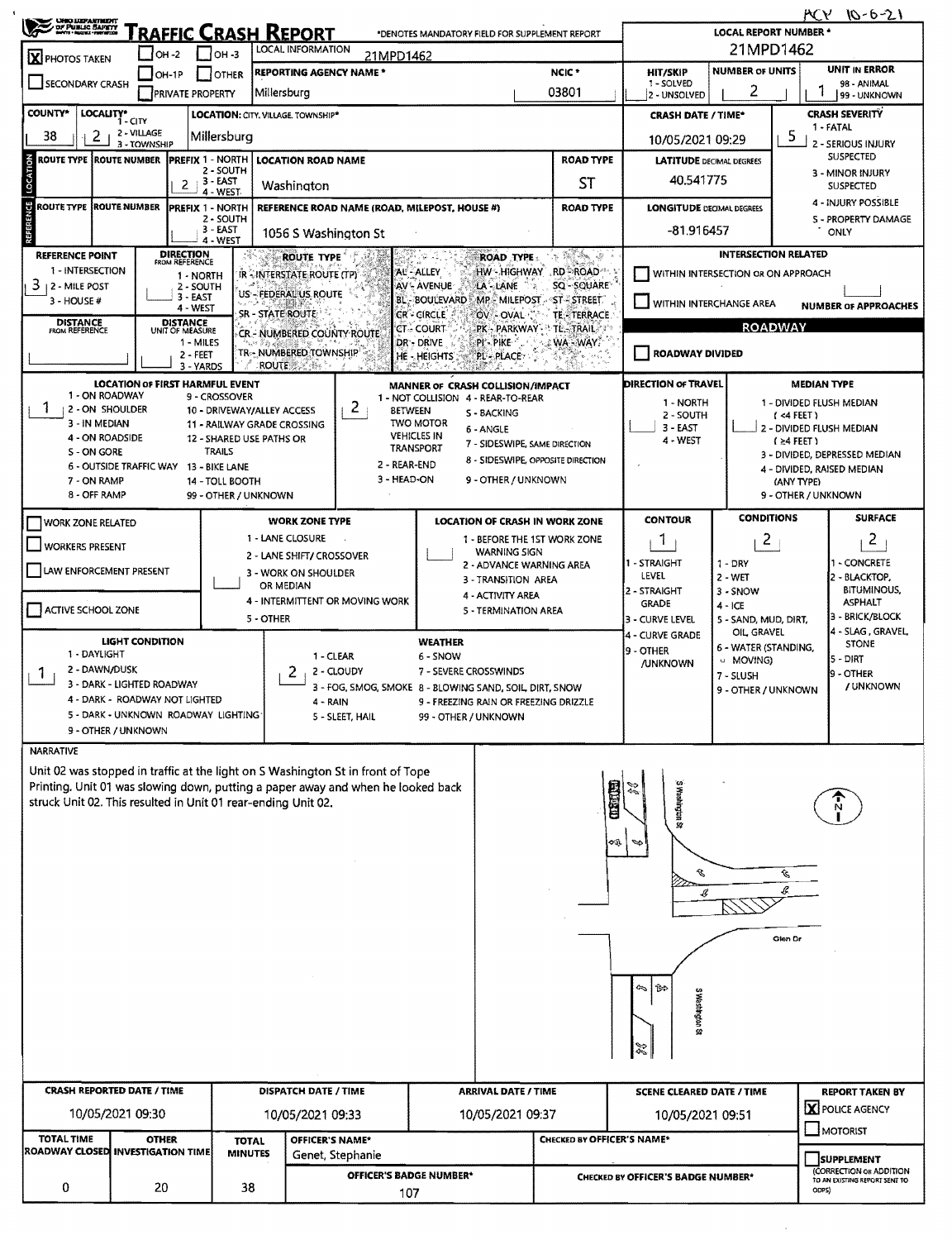|                                                                                                        |                                                              | <b>LOCAL REPORT NUMBER</b>                                |                                                   |                                                                                                             |                                                                  |                                                               |                                                      |                                                                                       |                              |                                                                      |  |  |  |
|--------------------------------------------------------------------------------------------------------|--------------------------------------------------------------|-----------------------------------------------------------|---------------------------------------------------|-------------------------------------------------------------------------------------------------------------|------------------------------------------------------------------|---------------------------------------------------------------|------------------------------------------------------|---------------------------------------------------------------------------------------|------------------------------|----------------------------------------------------------------------|--|--|--|
| <b>CHEO DEPARTMENT</b><br>OF PUBLIC BAPETT                                                             |                                                              |                                                           |                                                   |                                                                                                             |                                                                  |                                                               |                                                      | 21MPD1462                                                                             |                              |                                                                      |  |  |  |
| UNIT#                                                                                                  | OWNER NAME: LAST, FIRST, MIDDLE (CI SAME AS DRIVER)          |                                                           | OWNER PHONE:INCLUDE AREA CODE (E) SAME AS DRIVER) | DAMAGE                                                                                                      |                                                                  |                                                               |                                                      |                                                                                       |                              |                                                                      |  |  |  |
|                                                                                                        | COBLENTZ TECHNOLOGY LLC.                                     |                                                           |                                                   |                                                                                                             |                                                                  |                                                               |                                                      | <b>DAMAGE SCALE</b>                                                                   |                              |                                                                      |  |  |  |
|                                                                                                        | OWNER ADDRESS: STREET, CITY, STATE, ZIP ( C) SAME AS DRIVER! |                                                           |                                                   |                                                                                                             |                                                                  |                                                               |                                                      | 1 - NONE<br>3                                                                         |                              | 3 - FUNCTIONAL DAMAGE                                                |  |  |  |
|                                                                                                        | 1141 S WASHINGTON ST. MILLERSBURG, OH. 44654                 |                                                           |                                                   |                                                                                                             |                                                                  |                                                               |                                                      | 2 - MINOR DAMAGE<br>4 - DISABLING DAMAGE<br>9 - UNKNOWN                               |                              |                                                                      |  |  |  |
|                                                                                                        | <b>COMMERCIAL CARRIER: NAME, ADDRESS, CITY, STATE, ZIP</b>   |                                                           |                                                   |                                                                                                             |                                                                  |                                                               | COMMERCIAL CARRIER PHONE: INCLUDE AREA CODE          | <b>DAMAGED AREA(S)</b>                                                                |                              |                                                                      |  |  |  |
|                                                                                                        | LP STATE   LICENSE PLATE #                                   |                                                           |                                                   | <b>VEHICLE IDENTIFICATION #</b>                                                                             |                                                                  | <b>VEHICLE YEAR</b>                                           | <b>VEHICLE MAKE</b>                                  |                                                                                       |                              | INDICATE ALL THAT APPLY                                              |  |  |  |
| OН                                                                                                     | HVM6514                                                      |                                                           |                                                   | 1GKKNULS4HZ257706                                                                                           | GMC<br>2017                                                      |                                                               |                                                      |                                                                                       |                              |                                                                      |  |  |  |
| <b>HINSURANCE</b>                                                                                      | <b>INSURANCE COMPANY</b>                                     |                                                           |                                                   | <b>INSURANCE POLICY #</b>                                                                                   |                                                                  | <b>COLOR</b>                                                  | <b>VEHICLE MODEL</b>                                 |                                                                                       |                              |                                                                      |  |  |  |
| <b>AJVERIFIED</b><br>WAYNE MUTUAL<br>CAU 0224535                                                       |                                                              |                                                           |                                                   |                                                                                                             |                                                                  | WHI                                                           | <b>ACADIA</b>                                        |                                                                                       |                              |                                                                      |  |  |  |
|                                                                                                        | <b>TYPE OF USE</b>                                           | IN EMERGENCY                                              |                                                   | US DOT#                                                                                                     |                                                                  | <b>TOWED BY: COMPANY NAME</b>                                 |                                                      |                                                                                       |                              |                                                                      |  |  |  |
| COMMERCIAL                                                                                             | GOVERNMENT                                                   | <b>RESPONSE</b><br># OCCUPANTS                            |                                                   | VEHICLE WEIGHT GVWR/GCWR                                                                                    |                                                                  |                                                               | <b>HAZARDOUS MATERIAL</b>                            |                                                                                       |                              |                                                                      |  |  |  |
| INTERLOCK<br><b>DEVICE</b>                                                                             | <b>HIT/SKIP UNIT</b>                                         |                                                           |                                                   | $1 - 510K$ LBS.<br>2 - 10.001 - 26K LBS.                                                                    |                                                                  | <b>IMATERIAL</b><br>CLASS#<br>RELEASED                        | PLACARD ID#                                          |                                                                                       |                              |                                                                      |  |  |  |
| <b>EQUIPPED</b>                                                                                        |                                                              |                                                           |                                                   | $3 - 26K$ LBS.                                                                                              |                                                                  | <b>PLACARD</b>                                                |                                                      |                                                                                       |                              |                                                                      |  |  |  |
|                                                                                                        | 1 - PASSENGER CAR<br>2 - PASSENGER VAN                       | 6 - VAN (9-15 SEATS)<br>7 - MOTORCYCLE 2-WHEELED          |                                                   | 12 - GOLF CART<br>13 - SNOWMOBILE                                                                           |                                                                  | 18 - LIMO (LIVERY VEHICLE)<br>19 - BUS (16+ PASSENGERS)       | 23 - PEDESTRIAN/SKATER<br>24 - WHEELCHAIR (ANY TYPE) |                                                                                       |                              |                                                                      |  |  |  |
| 3                                                                                                      | (MINIVAN)                                                    | 8 - MOTORCYCLE 3-WHEELED                                  |                                                   | 14 - SINGLE UNIT<br><b>TRUCK</b>                                                                            | 20 - OTHER VEHICLE                                               |                                                               | 25 - OTHER NON-MOTORIST                              |                                                                                       |                              |                                                                      |  |  |  |
|                                                                                                        | UNIT TYPE 3 - SPORT UTILITY<br>VEHICLE                       | 9 - AUTOCYCLE<br>10 - MOPED OR MOTORIZED                  |                                                   | 15 - SEMI-TRACTOR                                                                                           |                                                                  | 21 - HEAVY EQUIPMENT<br>22 - ANIMAL WITH RIDER OR             | 26 - BICYCLE<br>27 - TRAIN                           |                                                                                       |                              |                                                                      |  |  |  |
|                                                                                                        | 4 - PICK UP<br>5 - CARGO VAN                                 | <b>BICYCLE</b><br>11 - ALL TERRAIN VEHICLE                |                                                   | 16 - FARM EQUIPMENT<br>17 - MOTORHOME                                                                       |                                                                  | ANIMAL-DRAWN VEHICLE                                          | 99 - UNKNOWN OR HIT/SKIP                             |                                                                                       |                              |                                                                      |  |  |  |
|                                                                                                        | # OF TRAILING UNITS                                          | (ATV/UTV)                                                 |                                                   |                                                                                                             |                                                                  |                                                               |                                                      |                                                                                       |                              |                                                                      |  |  |  |
|                                                                                                        | WAS VEHICLE OPERATING IN AUTONOMOUS                          |                                                           |                                                   |                                                                                                             |                                                                  |                                                               |                                                      |                                                                                       |                              | 12                                                                   |  |  |  |
|                                                                                                        | MODE WHEN CRASH OCCURRED?                                    |                                                           | 0                                                 | 0 - NO AUTOMATION<br>1 - DRIVER ASSISTANCE                                                                  |                                                                  | 3 - CONDITIONAL AUTOMATION 9 - UNKNOWN<br>4 - HIGH AUTOMATION |                                                      |                                                                                       |                              |                                                                      |  |  |  |
| 2                                                                                                      | -YES 2 - NO 9 - OTHER / UNKNOWN                              |                                                           |                                                   | AUTONOMOUS 2 - PARTIAL AUTOMATION 5 - FULL AUTOMATION                                                       |                                                                  |                                                               |                                                      |                                                                                       |                              |                                                                      |  |  |  |
|                                                                                                        |                                                              |                                                           | <b>MODE LEVEL</b>                                 |                                                                                                             |                                                                  |                                                               |                                                      |                                                                                       |                              |                                                                      |  |  |  |
|                                                                                                        | 1 - NONE<br>$2 - TAXI$                                       | 6 - BUS - CHARTER/TOUR<br>7 - BUS - INTERCITY             |                                                   | $11 - FIRE$<br>12 - MILITARY                                                                                | <b>16 - FARM</b>                                                 | 17 - MOWING                                                   | 21 - MAIL CARRIER<br>99 - OTHER / UNKNOWN            |                                                                                       |                              |                                                                      |  |  |  |
| 1                                                                                                      | 3 - ELECTRONIC RIDE<br><b>SHARING</b>                        | 8 - BUS - SHUTTLE                                         |                                                   | 13 - POLICE                                                                                                 |                                                                  | 18 - SNOW REMOVAL                                             |                                                      |                                                                                       |                              |                                                                      |  |  |  |
| <b>SPECIAL</b>                                                                                         | <b>FUNCTION 4 - SCHOOL TRANSPORT</b>                         | 9-BUS - OTHER<br>10 - AMBULANCE                           |                                                   | <b>14 - PUBLIC UTILITY</b><br>15 - CONSTRUCTION EQUIP.                                                      |                                                                  | 19 - TOWING<br>20 - SAFETY SERVICE                            |                                                      |                                                                                       |                              |                                                                      |  |  |  |
|                                                                                                        | S - BUS - TRANSIT/COMMUTER                                   |                                                           |                                                   |                                                                                                             |                                                                  | <b>PATROL</b>                                                 |                                                      |                                                                                       | 12                           |                                                                      |  |  |  |
| 7                                                                                                      | 1 - NO CARGO BODY TYPE<br>/ NOT APPLICABLE                   | 4 - LOGGING<br>S - INTERMODAL                             |                                                   | 7 - GRAIN/CHIPS/GRAVEL<br>8 - POLE                                                                          | 99 - OTHER / UNKNOWN<br>11 - DUMP<br>12 - CONCRETE MIXER         |                                                               |                                                      |                                                                                       |                              |                                                                      |  |  |  |
| $2 - BUS$<br><b>CONTAINER CHASSIS</b><br>CARGO<br>9 - CARGO TANK<br>3 - VEHICLE TOWING<br>6 - CARGOVAN |                                                              |                                                           |                                                   |                                                                                                             |                                                                  | 13 - AUTO TRANSPORTER                                         |                                                      |                                                                                       |                              | 88<br>9<br>9                                                         |  |  |  |
| BODY<br><b>TYPE</b>                                                                                    | ANOTHER MOTOR VEHICLE                                        | /ENCLOSED BOX                                             |                                                   | 10 - FLAT BED                                                                                               |                                                                  | 14 - GARBAGE/REFUSE                                           |                                                      |                                                                                       |                              |                                                                      |  |  |  |
|                                                                                                        | 1 - TURN SIGNALS                                             | 4 - BRAKES                                                |                                                   | 7 - WORN OR SLICK TIRES                                                                                     |                                                                  | 9 - MOTOR TROUBLE                                             | 99 - OTHER / UNKNOWN                                 |                                                                                       |                              |                                                                      |  |  |  |
| <b>VEHICLE</b>                                                                                         | 2 - HEAD LAMPS<br>3 - TAIL LAMPS                             | <b>S - STEERING</b><br>6 - TIRE BLOWOUT                   |                                                   | 8 - TRAILER EQUIPMENT<br><b>DEFECTIVE</b>                                                                   |                                                                  | 10 - DISABLED FROM PRIOR<br><b>ACCIDENT</b>                   |                                                      |                                                                                       |                              |                                                                      |  |  |  |
| <b>DEFECTS</b>                                                                                         |                                                              |                                                           |                                                   |                                                                                                             |                                                                  |                                                               |                                                      | $\Box$ - NO DAMAGE [ 0 ]                                                              |                              | LI-UNDERCARRIAGE [14]                                                |  |  |  |
|                                                                                                        | 1 - INTERSECTION -<br>MARKED CROSSWALK                       | 4 - MIDBLOCK -<br>MARKED CROSSWALK                        |                                                   | 7 - SHOULDER/ROADSIDE<br><b>8 - SIDEWALK</b>                                                                |                                                                  | 10 - DRIVEWAY ACCESS<br>11 - SHARED USE PATHS                 | 99 - OTHER / UNKNOWN                                 | $\Box$ -TOP[13]                                                                       |                              | $\Box$ - ALL AREAS [15]                                              |  |  |  |
| <b>LOCATION</b>                                                                                        | NON-MOTORIST 2 - INTERSECTION -<br>UNMARKED CROSSWALK        | S - TRAVEL LANE -<br>OTHER LOCATION                       |                                                   | 9 - MEDIAN/CROSSING                                                                                         | OR TRAILS<br>12 - FIRST RESPONDER                                |                                                               |                                                      | $\Box$ - UNIT NOT AT SCENE [ 16 ]                                                     |                              |                                                                      |  |  |  |
|                                                                                                        | AT IMPACT 3 - INTERSECTION - OTHER                           | 6 - BICYCLE LANE                                          |                                                   | <b>ISLAND</b>                                                                                               |                                                                  | AT INCIDENT SCENE                                             |                                                      |                                                                                       |                              |                                                                      |  |  |  |
|                                                                                                        | 1 - NON-CONTACT                                              | 1 - STRAIGHT AHEAD<br>2 - BACKING                         |                                                   | 9 - LEAVING TRAFFIC<br>LANE                                                                                 |                                                                  | 15 - WALKING, RUNNING,<br>JOGGING, PLAYING                    | 21 - STANDING OUTSIDE<br>DISABLED VEHICLE            |                                                                                       |                              | <b>INITIAL POINT OF CONTACT</b>                                      |  |  |  |
| 3                                                                                                      | 2 - NON-COLLISION<br>1                                       | 3 - CHANGING LANES                                        |                                                   | 10 - PARKED                                                                                                 |                                                                  | 16 - WORKING                                                  | 99 - OTHER / UNKNOWN                                 | 0 - NO DAMAGE<br>14 - UNDERCARRIAGE<br>1-12 - REFER TO UNIT 15 - VEHICLE NOT AT SCENE |                              |                                                                      |  |  |  |
| <b>ACTION</b>                                                                                          | 3 - STRIKING<br>4 - STRUCK                                   | 4 - OVERTAKING/PASSING<br>PRE-CRASH S - MAKING RIGHT TURN |                                                   | 11 - SLOWING OR STOPPED<br>IN TRAFFIC                                                                       |                                                                  | 17 - PUSHING VEHICLE<br>18 - APPROACHING OR                   |                                                      | 12                                                                                    | <b>DIAGRAM</b>               |                                                                      |  |  |  |
|                                                                                                        | <b>S - BOTH STRIKING</b>                                     | <b>ACTIONS 6 - MAKING LEFT TURN</b><br>7 - MAKING U-TURN  |                                                   | 12 - DRIVERLESS<br>13 - NEGOTIATING A CURVE                                                                 |                                                                  | LEAVING VEHICLE<br>19 - STANDING                              |                                                      | 13 - TOP                                                                              |                              | 99 - UNKNOWN                                                         |  |  |  |
|                                                                                                        | <b>&amp; STRUCK</b><br>9 - OTHER / UNKNOWN                   | <b>B - ENTERING TRAFFIC</b><br>LANE                       |                                                   | 14 - ENTERING OR CROSSING<br>SPECIFIED LOCATION                                                             |                                                                  | 20 - OTHER NON-MOTORIST                                       |                                                      |                                                                                       |                              | TRAFFIC                                                              |  |  |  |
|                                                                                                        | 1 - NONE                                                     |                                                           |                                                   | 8 - FOLLOWING TOO CLOSE 13 - IMPROPER START FROM                                                            |                                                                  | 18 - OPERATING DEFECTIVE                                      | 23 - OPENING DOOR INTO                               | <b>TRAFFICWAY FLOW</b>                                                                |                              | <b>TRAFFIC CONTROL</b>                                               |  |  |  |
|                                                                                                        | 2 - FAILURE TO YIELD<br>3 - RAN RED LIGHT                    | /ACDA<br>9 - IMPROPER LANE                                |                                                   | A PARKED POSITION<br>14 - STOPPED OR PARKED                                                                 |                                                                  | <b>EQUIPMENT</b><br>19 - LOAD SHIFTING                        | ROADWAY<br>99 - OTHER IMPROPER                       | 1 - ONE-WAY                                                                           |                              | 1 - ROUNDABOUT 4 - STOP SIGN                                         |  |  |  |
| 8                                                                                                      | 4 - RAN STOP SIGN<br>S - UNSAFE SPEED                        | CHANGE<br>10 - IMPROPER PASSING                           |                                                   | ILLEGALLY<br>15 - SWERVING TO AVOID                                                                         |                                                                  | /FALUNG/SPILLING<br>20 - IMPROPER CROSSING                    | <b>ACTION</b>                                        | 2 - TWO-WAY<br>2                                                                      | 2                            | 2 - SIGNAL<br>5 - YIELD SIGN<br>3 - FLASHER<br><b>6 - NO CONTROL</b> |  |  |  |
|                                                                                                        | CONTRIBUTING 6 - IMPROPER TURN                               | 11 - DROVE OFF ROAD                                       |                                                   | 16 - WRONG WAY                                                                                              |                                                                  | 21 - LYING IN ROADWAY                                         |                                                      |                                                                                       |                              |                                                                      |  |  |  |
|                                                                                                        | CIRCUMSTANCES <sub>7</sub> - LEFT OF CENTER                  | 12 - IMPROPER BACKING                                     |                                                   | 17 - VISION OBSTRUCTION                                                                                     |                                                                  | 22 - NOT DISCERNIBLE                                          |                                                      | # OF THROUGH LANES<br><b>ON ROAD</b>                                                  |                              | <b>RAIL GRADE CROSSING</b><br>1 - NOT INVLOVED                       |  |  |  |
|                                                                                                        | SEQUENCE OF EVENTS                                           |                                                           |                                                   |                                                                                                             |                                                                  |                                                               |                                                      | 2                                                                                     |                              | 2 - INVOLVED-ACTIVE CROSSING                                         |  |  |  |
| 20                                                                                                     | 1 - OVERTURN/ROLLOVER                                        | 7 - SEPARATION OF UNITS                                   |                                                   | <b>EVENTS</b><br>12 - DOWNHILL RUNAWAY                                                                      |                                                                  | 19 - ANIMAL -OTHER                                            | 23 - STRUCK BY FALLING,                              |                                                                                       |                              | 3 - INVOLVED-PASSIVE CROSSING                                        |  |  |  |
|                                                                                                        | 2 - FIRE/EXPLOSION<br>3 - IMMERSION                          | 8 - RAN OFF ROAD RIGHT<br>9 - RAN OFF ROAD LEFT           |                                                   | 13 - OTHER NON-COLLISION 20 - MOTOR VEHICLE IN<br>14 - PEDESTRIAN                                           |                                                                  | TRANSPORT                                                     | SHIFTING CARGO OR<br>ANYTHING SET IN                 |                                                                                       |                              | UNIT / NON-MOTORIST DIRECTION                                        |  |  |  |
| 2                                                                                                      | 4 - JACKKNIFE<br>5 - CARGO / EQUIPMENT                       | 10 - CROSS MEDIAN<br>11 - CROSS CENTERLINE -              |                                                   | 1S - PEDALCYCLE<br>16 - RAILWAY VEHICLE                                                                     |                                                                  | 21 - PARKED MOTOR<br>VEHICLE                                  | MOTION BY A MOTOR<br>VEHICLE                         |                                                                                       |                              | 1 - NORTH<br><b>5 - NORTHEAST</b>                                    |  |  |  |
|                                                                                                        | LOSS OR SHIFT                                                | OPPOSITE DIRECTION<br>OF TRAVEL                           |                                                   | 17 - ANIMAL - FARM                                                                                          |                                                                  | 22 - WORK ZONE                                                | 24 - OTHER MOVABLE<br>OBJECT                         |                                                                                       |                              | 2 - SOUTH<br><b>6 - NORTHWEST</b><br>$3 - EAST$<br>7 - SOUTHEAST     |  |  |  |
| 3                                                                                                      | 6 - EQUIPMENT FAILURE                                        |                                                           |                                                   | 18 - ANIMAL - DEER                                                                                          |                                                                  | MAINTENANCE<br>. EQUIPMENT                                    |                                                      | <b>FROM</b><br>TO                                                                     | $\epsilon$                   | 4 - WEST<br><b>B-SOUTHWEST</b><br>9 - OTHER / UNKNOWN                |  |  |  |
|                                                                                                        | بالمشاهدات<br>25 - IMPACT ATTENLIATOR                        | 31 - GUARDRAIL END                                        |                                                   | <b>COLLISION WITH FIXED OBJECT - STRUCK</b> COLLISION WITH FIXED OBJECT - STRUCK<br>38 - OVERHEAD SIGN POST |                                                                  | 45 - EMBANKMENT                                               | 52 - BUILDING                                        |                                                                                       |                              |                                                                      |  |  |  |
|                                                                                                        | / CRASH CUSHION<br>26 - BRIDGE OVERHEAD                      | 32 - PORTABLE BARRIER<br>33 - MEDIAN CABLE BARRIER        |                                                   | 39 - LIGHT / LUMINARIES<br><b>SUPPORT</b>                                                                   | <b>46 - FENCE</b>                                                | 47 - MAILBOX                                                  | 53 - TUNNEL<br>54 - OTHER FIXED                      | <b>UNIT SPEED</b>                                                                     |                              | DETECTED SPEED                                                       |  |  |  |
| 5                                                                                                      | <b>STRUCTURE</b><br>27 - BRIDGE PIER OR                      | 34 - MEDIAN GUARDRAIL<br><b>BARRIER</b>                   |                                                   | 40 - UTILITY POLE<br>41 - OTHER POST, POLE                                                                  | 48 - TREE<br>OBJECT<br>49 - FIRE HYDRANT<br>99 - OTHER / UNKNOWN |                                                               |                                                      | 15                                                                                    | 1 - STATED / ESTIMATED SPEED |                                                                      |  |  |  |
|                                                                                                        | ABUTMENT<br>28 - BRIDGE PARAPET                              | 35 - MEDIAN CONCRETE<br>BARRIER                           |                                                   | OR SUPPORT<br>42 - CULVERT                                                                                  |                                                                  | 50 - WORK ZONE<br><b>MAINTENANCE</b>                          |                                                      |                                                                                       |                              |                                                                      |  |  |  |
| 6                                                                                                      | 29 - BRIDGE RAIL<br>30 - GUARDRAIL FACE                      | 36 - MEDIAN OTHER BARRIER<br>37 - TRAFFIC SIGN POST       |                                                   | 43 - CUR8                                                                                                   | 51 - WALL                                                        | <b>EQUIPMENT</b>                                              |                                                      | <b>POSTED SPEED</b>                                                                   |                              | 2 - CALCULATED / EDR                                                 |  |  |  |
|                                                                                                        |                                                              |                                                           |                                                   | 44 - DITCH                                                                                                  |                                                                  |                                                               |                                                      | 35                                                                                    |                              | 3 - UNDETERMINED                                                     |  |  |  |
|                                                                                                        | <b>FIRST HARMFUL EVENT</b>                                   |                                                           |                                                   | <b>MOST HARMFUL EVENT</b>                                                                                   |                                                                  |                                                               |                                                      |                                                                                       |                              |                                                                      |  |  |  |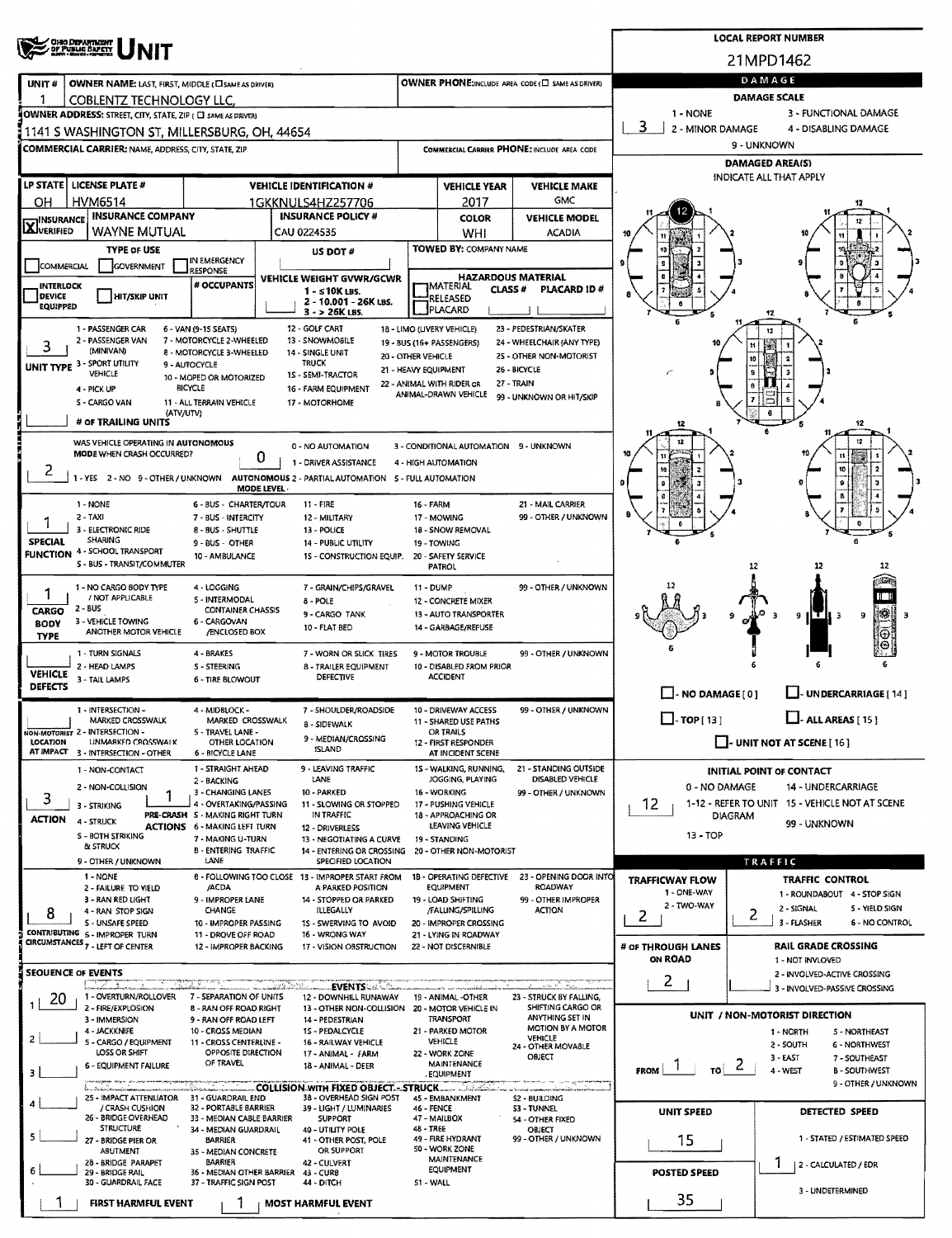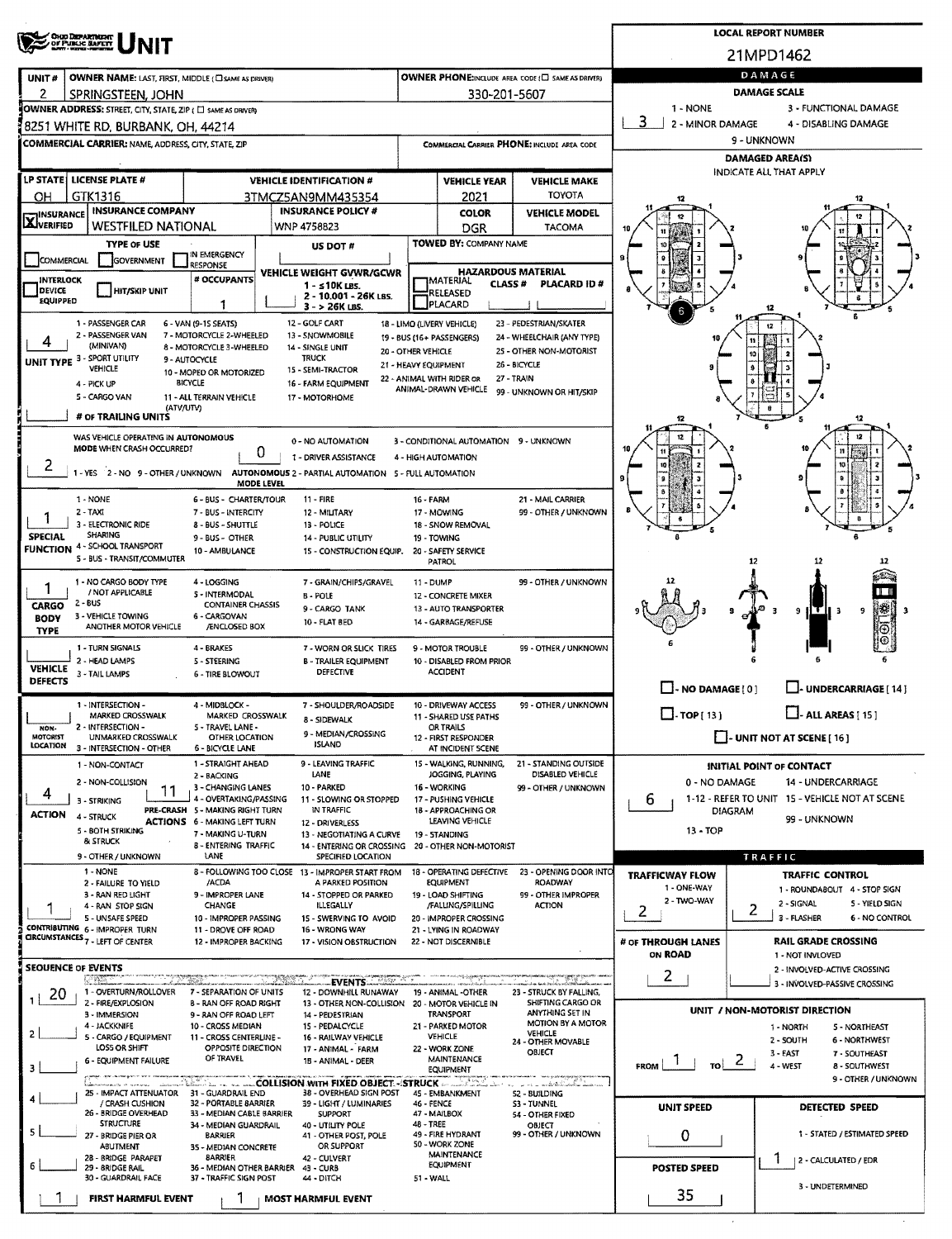|                                                                  | <b>WE ZERNE MOTORIST / NON-MOTORIST</b>                                                        |                                                                          |                    |                                                                                                                                                       |                                                     |                                                                 |                                                               |                                                          |                                                                | <b>LOCAL REPORT NUMBER</b><br>21MPD1462                                     |                                                                                  |                                                          |                                                |                                          |                                    |  |
|------------------------------------------------------------------|------------------------------------------------------------------------------------------------|--------------------------------------------------------------------------|--------------------|-------------------------------------------------------------------------------------------------------------------------------------------------------|-----------------------------------------------------|-----------------------------------------------------------------|---------------------------------------------------------------|----------------------------------------------------------|----------------------------------------------------------------|-----------------------------------------------------------------------------|----------------------------------------------------------------------------------|----------------------------------------------------------|------------------------------------------------|------------------------------------------|------------------------------------|--|
| UNIT #                                                           | NAME: LAST, FIRST, MIDDLE                                                                      |                                                                          |                    |                                                                                                                                                       |                                                     |                                                                 |                                                               |                                                          |                                                                | DATE OF BIRTH<br>AGE                                                        |                                                                                  |                                                          |                                                |                                          |                                    |  |
| 1                                                                | <b>COBLENTZ, PRESTON, J</b>                                                                    |                                                                          |                    |                                                                                                                                                       |                                                     |                                                                 |                                                               |                                                          |                                                                |                                                                             | 12/17/1979                                                                       |                                                          | 41                                             | м                                        |                                    |  |
|                                                                  | <b>ADDRESS: STREET, CITY, STATE, ZIP</b>                                                       |                                                                          |                    |                                                                                                                                                       |                                                     |                                                                 |                                                               |                                                          |                                                                |                                                                             | <b>CONTACT PHONE - INCLUDE AREA CODE</b>                                         |                                                          |                                                |                                          |                                    |  |
| <b>SOL</b>                                                       |                                                                                                | 10982 TR 506, SHREVE, OH, 44676                                          |                    |                                                                                                                                                       |                                                     |                                                                 |                                                               |                                                          |                                                                | 330-600-9573                                                                |                                                                                  |                                                          |                                                |                                          |                                    |  |
| <b>MON-MC</b><br><b>INJURIES INJURED</b>                         | <b>TAKEN</b>                                                                                   | <b>EMS AGENCY (NAME)</b>                                                 |                    | <b>INJURED TAKEN TO: MEDICAL FACILITY (NAME, CITY)</b><br><b>SAFETY EQUIPMENT</b><br><b>USED</b>                                                      |                                                     |                                                                 |                                                               |                                                          | <b>1DOT-COMPLIANT</b><br><b>IMC HELMET</b>                     | <b>SEATING</b><br><b>POSITION</b>                                           |                                                                                  | AIR BAG USAGE                                            | <b>EJECTION</b>                                | <b>TRAPPED</b>                           |                                    |  |
| 5                                                                | BY<br>$+1$                                                                                     |                                                                          |                    |                                                                                                                                                       |                                                     |                                                                 | LOCAL                                                         | 4                                                        | 1                                                              |                                                                             |                                                                                  |                                                          | 1<br>1<br>1<br><b>CITATION NUMBER</b>          |                                          |                                    |  |
| <b>OTORIST</b><br><b>OL STATE</b>                                | <b>OPERATOR LICENSE NUMBER</b><br>OFFENSE DESCRIPTION<br><b>OFFENSE CHARGED</b><br><b>CODE</b> |                                                                          |                    |                                                                                                                                                       |                                                     |                                                                 |                                                               |                                                          |                                                                |                                                                             |                                                                                  |                                                          |                                                |                                          |                                    |  |
| он<br>OL CLASS                                                   | RT864036<br><b>ENDORSEMENT</b>                                                                 |                                                                          | <b>DRIVER</b>      |                                                                                                                                                       | <b>CONDITION</b><br><b>ALCOHOL / DRUG SUSPECTED</b> |                                                                 |                                                               | <b>ALCOHOL TEST</b>                                      |                                                                |                                                                             |                                                                                  | <b>DRUG TEST(S)</b>                                      |                                                |                                          |                                    |  |
|                                                                  | <b>RESTRICTION SELECT UP TO 3</b>                                                              |                                                                          |                    | <b>DISTRACTED</b><br><b>ALCOHOL</b><br>MARUUANA                                                                                                       |                                                     |                                                                 |                                                               | <b>STATUS</b><br><b>TYPE</b>                             |                                                                | VALUE                                                                       | <b>STATUS</b>                                                                    |                                                          |                                                | <b>RESULTS SELECT UP TO 4</b>            |                                    |  |
| 4                                                                |                                                                                                | $18Y$ 7                                                                  |                    |                                                                                                                                                       |                                                     | OTHER DRUG                                                      | 1                                                             |                                                          |                                                                |                                                                             |                                                                                  |                                                          |                                                |                                          |                                    |  |
| UNIT #                                                           | NAME: LAST, FIRST, MIDDLE                                                                      |                                                                          |                    |                                                                                                                                                       |                                                     |                                                                 |                                                               |                                                          |                                                                |                                                                             | DATE OF BIRTH                                                                    |                                                          |                                                | AGE                                      | <b>GENDER</b>                      |  |
| 2                                                                | SPRINGSTEEN, JOHN<br><b>ADDRESS: STREET, CITY, STATE, ZIP</b>                                  |                                                                          |                    |                                                                                                                                                       |                                                     |                                                                 |                                                               |                                                          |                                                                |                                                                             | 11/15/1955                                                                       |                                                          |                                                | 65                                       | м                                  |  |
|                                                                  |                                                                                                | 8251 WHITE RD, BURBANK, OH, 44214                                        |                    |                                                                                                                                                       |                                                     |                                                                 |                                                               |                                                          |                                                                | 330-201-5607                                                                | <b>CONTACT PHONE - INCLUDE AREA CODE</b>                                         |                                                          |                                                |                                          |                                    |  |
| <b>INJURIES INJURED</b>                                          |                                                                                                | <b>EMS AGENCY (NAME)</b>                                                 |                    |                                                                                                                                                       |                                                     | INJURED TAKEN TO: MEDICAL FACILITY (NAME, CITY)                 |                                                               | <b>SAFETY EQUIPMENT</b>                                  |                                                                |                                                                             | <b>SEATING</b>                                                                   |                                                          | AIR BAG USAGE EJECTION                         |                                          | <b>TRAPPED</b>                     |  |
| <b>MON-M</b><br>5                                                | <b>TAKEN</b><br>BY<br>111                                                                      |                                                                          |                    |                                                                                                                                                       |                                                     |                                                                 |                                                               | USED<br>4                                                |                                                                | 1DOT-Compliant<br>IMC HELMET                                                | POSITION<br>1                                                                    |                                                          | 1                                              | 1                                        | 1                                  |  |
|                                                                  | OL STATE OPERATOR LICENSE NUMBER                                                               |                                                                          |                    |                                                                                                                                                       | <b>OFFENSE CHARGED</b>                              |                                                                 | LOCAL                                                         | OFFENSE DESCRIPTION                                      |                                                                |                                                                             |                                                                                  |                                                          | <b>CITATION NUMBER</b>                         |                                          |                                    |  |
| <b>OTORIST</b><br>OН                                             | RL680755                                                                                       |                                                                          |                    |                                                                                                                                                       |                                                     |                                                                 | <b>CODE</b><br>$\mathbf{I}$                                   |                                                          |                                                                |                                                                             |                                                                                  |                                                          |                                                |                                          |                                    |  |
| OL CLASS                                                         | <b>ENDORSEMENT</b>                                                                             | <b>RESTRICTION SELECT UP TO 3</b>                                        |                    | <b>DRIVER</b>                                                                                                                                         |                                                     | ALCOHOL / DRUG SUSPECTED                                        |                                                               | <b>CONDITION</b>                                         |                                                                | <b>ALCOHOL TEST</b>                                                         |                                                                                  |                                                          | <b>DRUG TEST(S)</b>                            |                                          |                                    |  |
| 4                                                                | R                                                                                              | 3                                                                        | $18Y$ <sub>1</sub> | DISTRACTED                                                                                                                                            | <b>ALCOHOL</b>                                      |                                                                 | MARUUANA<br>1                                                 |                                                          |                                                                | <b>TYPE</b>                                                                 | VALUE                                                                            | <b>STATUS</b>                                            | <b>TYPE</b><br>1                               |                                          | RESULTS SELECT UP TO 4             |  |
| UNIT #                                                           | NAME: LAST, FIRST, MIDDLE                                                                      |                                                                          |                    |                                                                                                                                                       |                                                     | OTHER DRUG                                                      |                                                               |                                                          | 1                                                              | 1                                                                           | DATE OF BIRTH                                                                    | 1                                                        |                                                | <b>AGE</b>                               | <b>GENDER</b>                      |  |
|                                                                  |                                                                                                |                                                                          |                    |                                                                                                                                                       |                                                     |                                                                 |                                                               |                                                          |                                                                |                                                                             |                                                                                  |                                                          |                                                |                                          |                                    |  |
|                                                                  | <b>ADDRESS: STREET, CITY, STATE, ZIP</b>                                                       |                                                                          |                    |                                                                                                                                                       |                                                     |                                                                 |                                                               |                                                          | <b>CONTACT PHONE - INCLUDE AREA CODE</b>                       |                                                                             |                                                                                  |                                                          |                                                |                                          |                                    |  |
|                                                                  |                                                                                                |                                                                          |                    |                                                                                                                                                       |                                                     |                                                                 |                                                               |                                                          |                                                                |                                                                             |                                                                                  |                                                          |                                                |                                          |                                    |  |
| <b>DIN-NON</b><br><b>INJURIES IINJURED</b>                       | <b>TAKEN</b>                                                                                   | <b>EMS AGENCY (NAME)</b>                                                 |                    |                                                                                                                                                       |                                                     | INJURED TAKEN TO: MEDICAL FACILITY (NAME, CITY)                 |                                                               | SAFETY EQUIPMENT<br><b>USED</b>                          |                                                                | DOT-COMPLIANT                                                               | <b>SEATING</b><br>POSITION                                                       |                                                          | AIR BAG USAGE EJECTION                         |                                          | <b>TRAPPED</b>                     |  |
|                                                                  | BY                                                                                             |                                                                          |                    |                                                                                                                                                       |                                                     |                                                                 |                                                               |                                                          | <sup>I</sup> MC HELMET                                         |                                                                             |                                                                                  |                                                          |                                                |                                          |                                    |  |
| OTORIST/<br><b>OL STATE</b>                                      | <b>OPERATOR LICENSE NUMBER</b>                                                                 |                                                                          |                    | <b>LOCAL</b><br>OFFENSE DESCRIPTION<br>OFFENSE CHARGED<br><b>CODE</b>                                                                                 |                                                     |                                                                 |                                                               |                                                          |                                                                |                                                                             |                                                                                  | <b>CITATION NUMBER</b>                                   |                                                |                                          |                                    |  |
|                                                                  |                                                                                                |                                                                          |                    |                                                                                                                                                       |                                                     |                                                                 |                                                               |                                                          |                                                                |                                                                             |                                                                                  |                                                          |                                                |                                          |                                    |  |
| OL CLASS                                                         | <b>ENDORSEMENT</b>                                                                             | <b>RESTRICTION SELECT UP TO 3</b>                                        |                    | <b>DRIVER</b>                                                                                                                                         |                                                     | ALCOHOL / DRUG SUSPECTED<br><b>DISTRACTED ALCOHOL MARIJUANA</b> |                                                               | <b>CONDITION</b>                                         | STATUS I TYPE                                                  |                                                                             | <b>ALCOHOL TEST</b><br>VALUE                                                     |                                                          | <b>DRUG TEST(S)</b>                            |                                          | STATUS TYPE RESULTS SELECT UP TO 4 |  |
|                                                                  |                                                                                                |                                                                          | BY                 |                                                                                                                                                       |                                                     | OTHER DRUG                                                      |                                                               |                                                          |                                                                |                                                                             |                                                                                  |                                                          |                                                |                                          |                                    |  |
|                                                                  | <b>INJURIES</b>                                                                                | <b>SEATING POSITION</b>                                                  |                    | <b>AIR BAG</b>                                                                                                                                        |                                                     | <b>OL CLASS</b>                                                 |                                                               | OL RESTRICTION(S)                                        |                                                                |                                                                             | <b>DRIVER DISTRACTION</b>                                                        |                                                          |                                                | <b>TEST STATUS</b>                       |                                    |  |
| J - FATAL<br>2 - SUSPECTED SERIOUS                               |                                                                                                | 1 - FRONT - LEFT SIDE<br>(MOTORCYCLE DRIVER)                             | 1 - NOT DEPLOYED   | 2. DEPLOYED FRONT                                                                                                                                     |                                                     | 1 - CLASS A                                                     |                                                               | 1 - ALCOHOL INTERLOCK<br>DEVICE *                        |                                                                |                                                                             | 1 - NOT DISTRACTED<br>2 - MANUALLY OPERATING AN 32 - TEST REFUSED                |                                                          | 1 - NONE GIVEN                                 |                                          |                                    |  |
| INJURY<br>3 - SUSPECTED MINOR                                    |                                                                                                | 2 - FRONT - MIDDLE<br>3 - FRONT - RIGHT SIDE                             |                    | 3 - DEPLOYED SIDE<br>/2 - CLASS B<br><b>2 - CDL INTRASTATE ONLY</b><br>4 - DEPLOYED BOTH<br>3 - CORRECTIVE LENSES<br>3 - CLASS C<br><b>FRONT/SIDE</b> |                                                     |                                                                 |                                                               | <b>ELECTRONIC</b><br><b>COMMUNICATION DEVICE</b>         | 3 - TEST GIVEN,<br><b>CONTAMINATED SAMPLE</b>                  |                                                                             |                                                                                  |                                                          |                                                |                                          |                                    |  |
| INJURY.<br>4 - POSSIBLE INJURY                                   |                                                                                                | 4 - SECOND - LEFT SIDE<br>(MOTORCYCLE PASSENGER)                         |                    | 4 - FARM WAIVER<br>4 - REGULAR CLASS<br>5 - NOT APPLICABLE<br>5 - EXCEPT CLASS A BUS<br>9 - DEPLOYMENT UNKNOWN<br>$(OHIO = D)$<br>'6 - EXCEPT CLASS A |                                                     |                                                                 |                                                               |                                                          | (TEXTING, TYPING,<br><b>DIALING</b><br>- TALKING ON HANDS-FREE | / UNUSABLE<br>4 - TEST GIVEN,<br>RESULTS KNOWN                              |                                                                                  |                                                          |                                                |                                          |                                    |  |
| 5 - NO APPARENT INJURY                                           |                                                                                                | 5 - SECOND - MIDDLE<br>16 - SECOND - RIGHT SIDE<br>7 - THIRD - LEFT SIDE |                    | 5 - M/C MOPED ONLY                                                                                                                                    |                                                     |                                                                 |                                                               | & CLASS B BUS<br>17 - EXCEPT TRACTOR-TRAILER             |                                                                | <b>COMMUNICATION DEVICE</b><br>- TALKING ON HAND-HELD                       | 5 - TEST GIVEN,<br>RESULTS UNKNOWN                                               |                                                          |                                                |                                          |                                    |  |
|                                                                  | <b>INJURIES TAKEN BY</b>                                                                       | (MOTORCYCLE SIDE CAR)<br>8 - THIRD - MIDDLE                              | 1 - NOT EJECTED    | <b>EJECTION</b><br>8 - INTERMEDIATE LICENSE<br>6 - NO VALID OL<br><b>RESTRICTIONS</b>                                                                 |                                                     |                                                                 |                                                               |                                                          |                                                                | <b>COMMUNICATION DEVICE</b><br>'S - OTHER ACTIVITY WITH AN                  | ALCOHOL TEST TYPE                                                                |                                                          |                                                |                                          |                                    |  |
| 1 - NOT TRANSPORTED<br><b><i>TREATED AT SCENE</i></b>            |                                                                                                | 9 - THIRD - RIGHT SIDE<br>10 - SLEEPER SECTION                           |                    | OL ENDORSEMENT<br>, 2 - PARTIALLY EJECTED<br>3 - TOTALLY EJECTED                                                                                      |                                                     |                                                                 | 9 - LEARNER'S PERMIT<br><b>RESTRICTIONS</b>                   |                                                          |                                                                | ELECTRONIC DEVICE<br>.6 - PASSENGER                                         |                                                                                  |                                                          | 1 - NONE<br><b>12-BLOOD</b>                    |                                          |                                    |  |
| 2 - EMS                                                          |                                                                                                | OF TRUCK CAB<br>11 - PASSENGER IN                                        |                    | H - HAZMAT<br>4 - NOT APPLICABLE<br>M - MOTORCYCLE                                                                                                    |                                                     |                                                                 | 10 - UMITED TO DAYLIGHT<br>ONLY<br>11 - LIMITED TO EMPLOYMENT |                                                          |                                                                | 7 - OTHER DISTRACTION<br>INSIDE THE VEHICLE<br><b>8 - OTHER DISTRACTION</b> |                                                                                  |                                                          | 3 - URINE<br>4 - BREATH                        |                                          |                                    |  |
| 3. - POLICE<br>9 - OTHER / UNKNOWN                               | $\sim 10^{-1}$                                                                                 | OTHER ENCLOSED CARGO<br>AREA (NON-TRAILING UNIT.                         |                    | <b>TRAPPED</b><br>P - PASSENGER<br>1 - NOT TRAPPED                                                                                                    |                                                     |                                                                 | 12 - LIMITED - OTHER<br>13 - MECHANICAL DEVICES               |                                                          |                                                                | OUTSIDE THE VEHICLE<br>9 - OTHER / UNKNOWN                                  |                                                                                  |                                                          | <b>S-OTHER</b>                                 |                                          |                                    |  |
|                                                                  | <b>SAFETY EQUIPMENT</b>                                                                        | BUS, PICK-UP WITH CAP)<br>12 - PASSENGER IN                              |                    | N - TANKER<br>2 - EXTRICATED BY<br>MECHANICAL MEANS.<br>Q - MOTOR SCOOTER                                                                             |                                                     |                                                                 |                                                               | (SPECIAL BRAKES, HAND<br>CONTROLS, OR OTHER              |                                                                |                                                                             | CONDITION                                                                        |                                                          |                                                | <b>DRUG TEST TYPE</b><br>1 - NONE        |                                    |  |
| 1 - NONE USED                                                    |                                                                                                | UNENCLOSED CARGO AREA <sup>1</sup> 3'- FREED BY<br>13 - TRAILING UNIT    |                    | NON-MECHANICAL MEANS                                                                                                                                  |                                                     | R - THREE-WHEEL                                                 |                                                               | <b>ADAPTIVE DEVICES)</b><br>114 - MILITARY VEHICLES ONLY |                                                                |                                                                             | 1 - APPARENTLY NORMAL<br>2 - PHYSICAL IMPAIRMENT                                 |                                                          |                                                | 2 - BLOOD<br>'3 - URINE                  |                                    |  |
| 2 - SHOULDER BELT ONLY<br><b>USED</b>                            |                                                                                                | 14 - RIDING ON VEHICLE<br><b>EXTERIOR</b>                                |                    | MOTORCYCLE<br>S - SCHOOL BUS!                                                                                                                         |                                                     |                                                                 | 15 - MOTOR VEHICLES<br>WITHOUT AIR BRAKES                     |                                                          |                                                                | 3 - EMOTIONAL (E.G.,<br>DEPRESSED, ANGRY,                                   |                                                                                  |                                                          | <b>A - OTHER</b><br><b>DRUG TEST RESULT(S)</b> |                                          |                                    |  |
| 3 - LAP BELT ONLY USED<br>4 - SHOULDER & LAP BELT<br><b>USED</b> |                                                                                                | (NON-TRAILING LINIT)<br>15 - NON-MOTORIST<br>99 - OTHER / UNKNOWN        |                    | - DOUBLE & TRIPLE<br>TRAILERS                                                                                                                         |                                                     |                                                                 | !16 - OUTSIDE MIRROR<br>:17 - PROSTHETIC AID<br>18 - OTHER    |                                                          | DISTURBED)<br>4 - ILLNESS                                      |                                                                             |                                                                                  | , 1 - AMPHETAMINES                                       |                                                |                                          |                                    |  |
| 5 - CHILD RESTRAINT SYSTEM<br>- FORWARD FACING                   |                                                                                                |                                                                          |                    |                                                                                                                                                       |                                                     | X - TANKER / HAZMAT                                             |                                                               |                                                          |                                                                |                                                                             | 5 - FELL ASLEEP, FAINTED,<br>FATIGUED, ETC.<br><b>6 - UNDER THE INFLUENCE OF</b> |                                                          |                                                | 2 - BARBITURATES<br>13 - BENZODIAZEPINES |                                    |  |
| 6 - CHILD RESTRAINT SYSTEM<br>- REAR FACING                      |                                                                                                |                                                                          |                    |                                                                                                                                                       |                                                     | <b>GENDER</b>                                                   |                                                               |                                                          | MEDICATIONS / DRUGS /<br><b>ALCOHOL</b>                        |                                                                             |                                                                                  | 4 - CANNABINOIDS<br>5 - COCAINE<br>6 - OPIATES / OPIOIDS |                                                |                                          |                                    |  |
| 7 - BOOSTER SEAT<br>8 - HELMET USED                              |                                                                                                |                                                                          |                    | <b>F-FEMALE</b><br>M - MALE                                                                                                                           |                                                     |                                                                 |                                                               |                                                          |                                                                | 9 - OTHER / UNKNOWN                                                         |                                                                                  |                                                          | 7-OTHER                                        |                                          |                                    |  |
| 9 - PROTECTIVE PADS USED<br>(ELBOWS, KNEES, ETC)                 |                                                                                                |                                                                          |                    |                                                                                                                                                       | U – OTHER / UNKNOWN                                 |                                                                 |                                                               |                                                          |                                                                |                                                                             |                                                                                  |                                                          | <b>B-NEGATIVE RESULTS</b>                      |                                          |                                    |  |
| 10 - REFLECTIVE CLOTHING<br>11 - LIGHTING - PEDESTRIAN           |                                                                                                |                                                                          |                    |                                                                                                                                                       |                                                     |                                                                 |                                                               |                                                          |                                                                |                                                                             |                                                                                  |                                                          |                                                |                                          |                                    |  |
| / BICYCLE ONLY<br><b>S9 - OTHER / UNKNOWN</b>                    |                                                                                                |                                                                          |                    |                                                                                                                                                       |                                                     |                                                                 |                                                               |                                                          |                                                                |                                                                             |                                                                                  |                                                          |                                                |                                          |                                    |  |